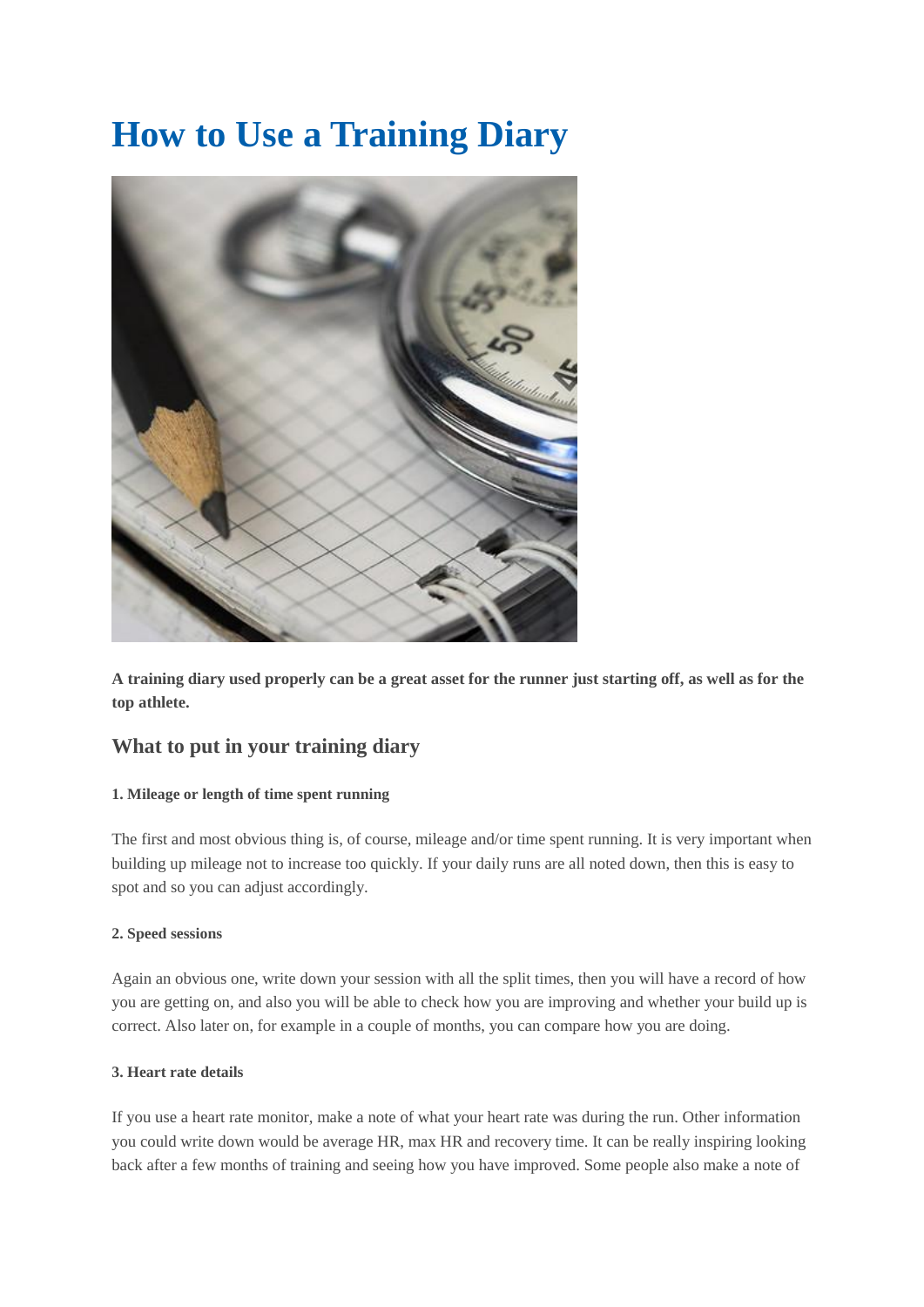what the resting heart rate is first thing in the morning. This can be a great indication of how your general health is and so how hard you should exercise.

## **4. Location**

It can be a big help to note down the type of surface/terrain where you ran; for example, whether it was hilly or flat, off road or on road. Your speed will, of course, vary depending on the surface you are running on. Variety can be really important, and if it is all written down you will see immediately if you are always doing the same route almost every day.

# **5. How you felt**

This is possibly something that is not always put in a training diary, but it's really one of the most important things. It's so easy to forget or ignore that little niggle that you felt after or during a run, but if it is written down, you will see if there is a pattern. For example if you feel discomfort always after a certain run, or if the niggle persists, if you have written it down, the chances are you won't ignore it and you will take action sooner rather than later, before things get too bad.

# **6. Weather conditions**

This can make a huge difference to your speed and your general feelings while running. Basically any extremes in temperature, heat or cold, will affect your running. If it is hot you will almost certainly run more slowly. If conditions are snowy or muddy, again you might be slower. It is a big help to write these things down, especially for when you look back in your diary and wonder why you were maybe a bit slow one day.

## **7. Races**

If you do races, write down when you did a race and your time, then you will again have a great record of your progress, and you will also see at a glance if you are racing too much. It is also a good idea to put the race in your diary ahead of time so that you can see exactly when it is. This may help with planning your training for the race.

## **8. Shoes**

It is a good idea to put in when you replace your running shoes, then you will be able to keep an exact check of how long you have had your shoes and when you need to change them. You will then be less likely to get injured by running in shoes that have worn out. As a general rule running shoes last between 500 - 700 miles.

# **Benefits of a Training Diary**

- You know your mileage and how you felt on any given day
- You know what speed sessions you did and can see the improvements